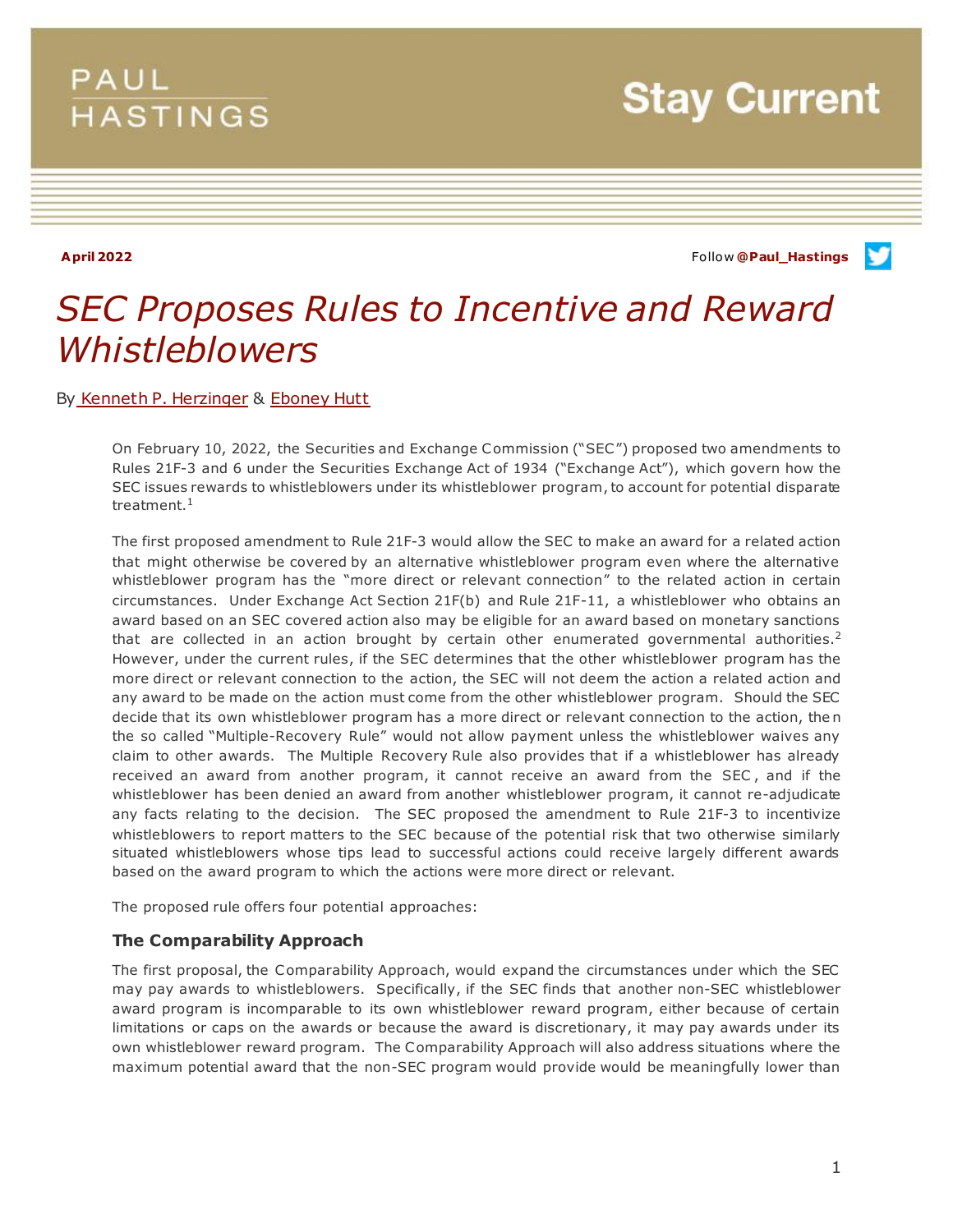the SEC-program either because the program involves a range or because it imposes a statutory cap. Accordingly, under the proposed amendment to Rule 21F-3(b)(3), if the maximum award would be less than \$5 million, the SEC would have the authority to determine whether such award is appropriate regardless of whether another program has a more direct or relevant connection to the action. Stated differently, assuming the maximum award the SEC could grant on the action is less than \$5 million, the proposed amendment would grant the SEC authority to consider the extent to which a whistleblower who obtains an award based on an SEC related action may receive an award based on monetary sanctions that are collected in a related action, without assessing which of the two comparable whistleblower programs had the more direct and relevant connection.

### **The Whistleblower's Choice Option**

The second proposal, the Whistleblowers Choice Approach, would narrow the circumstances under which the SEC could examine the dollar amount of a potential award when making an award determination. In particular, the SEC would have the authority to examine the dollar amount of a whistleblower award for the sole purpose of increasing the dollar amount of such award, but not for the purpose of lowering the dollar amount. The Whistleblower's Choice Option would not permit the claimant to receive more than one award if they are granted awards under both the SEC 's whistleblower program and another whistleblower program. Unlike the Comparability Approach, which would modify Rule 21F-3(b)(3), the whistleblower's choice option would repeal current Rule 21-F(3)(b)(3) and grant the claimant, rather than the SEC , the authority to determine which award to accept without the SEC needing to make the time-consuming determination of which award has a "direct or relevant connection" to the action.

### **The Offset Approach and Topping Off Approach**

In addition to the Comparability Approach and the Whistleblower's Approach, the SEC is considering two other potential alternatives - the Offset Approach and the Topping Off Approach. Under both of these two approaches, a whistleblower could receive multiple whistleblower awards and the SEC would not require the whistleblower to waive their claims to a non-SEC program in order to receive an SEC reward. The difference is that under the Offset Approach, the SEC could reduce the dollar amount of its award by the dollar amount granted under another agency's program. Importantly, the SEC would only determine the amount by which it *off-sets* its award at the time of payment to whistleblowers. In other words, the SEC would not consider the fact that the whistleblower might receive an award from another program until it "offsets the award amount at the time of payment." Unlike the Offset Approach, the Topping Off Approach would maintain the construction of Rule 21F-3(b)(3), but it would grant the SEC the authority to increase its own whistleblower award if it determines another whistleblower program's award is inadequate.

#### **Amendments Relating to Size of the Award**

Pursuant to Rule 21F-6 under the Exchange Act, the SEC has the ability to consider "the dollar amount of a potential award when making an award determination." The SEC's proposed amendment to Rule 21F-6 would (i) eliminate the consideration of the dollar amount when considering whether to decrease an award but (ii) be given authority to consider the dollar amount when increasing an award. Historically, the SEC has found that when it has considered the dollar amount of the reward, more often than not it has increased the award, not decreased it. Therefore, in putting forth these proposals, the SEC is attempting to mitigate the risk that its current rules might deter a whistleblower from coming forward and to maintain confidence in its own whistleblower program.